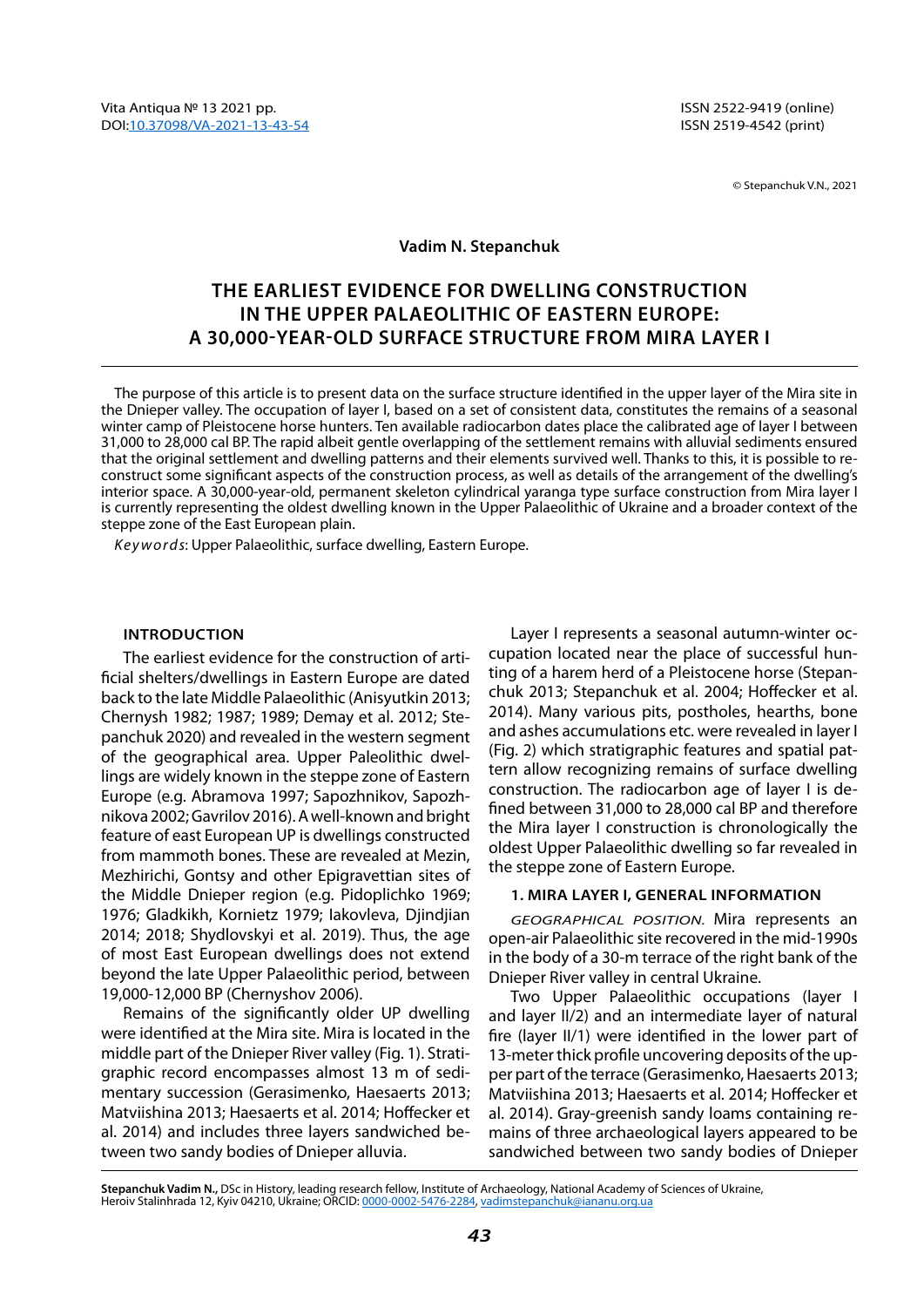alluvia and covered by subaerial sediments comprising late Pleistocene and Holocene sediments.

*Industries and analogies.* The closest East European Upper Palaeolithic analogies for the layer I lithic industry are seen in the Gorodtsovian assemblages of the River Don area (Anikovich et al. 2007; 2008; Sinitsyn 2015). The assemblage of the lowermost layer II/2 is fully Upper Palaeolithic in its technological and morphological characteristics and also has no regional analogies but finds a close analogy in a geographically remote assemblage of Paglicci 24A1 (Stepanchuk, Vietrov 2021). An intermediate layer II/1 contains only a few bones and flint artefacts that may have migrated from the uppermost layer I via bioturbation.

*Layer I lithic assemblage.* The flint assemblage of layer I includes somewhat more than 54,000 lithics, of which almost 97% are tiny micro-flakes that appeared due to repeatedly operations of repair and sharpening, as well as knapping of a limited number of flint pieces. Remote lithic raw materials were used mainly (Petrоugne 2001-2003; Stepanchuk, Petrоugne 2008). Points, sidescrapers, endscrapers, forms combining elements of end scraper – side scraper – point, burins, pointed blades, pieces esquielles, retouched flakes, blades and bladelets are defined. Industry includes a few atypical Krems/ Font-Yves points, micro points and microtruncations on bladelets, two varieties of Dufour bladelets, and morphologically peculiar non-geometric microliths of Mira type (Stepanchuk 2013). Lithic assemblage of layer I does not have full regional analogies, and although the nearest parallels are found in the materials of the local East European Gorodtsovian industry (Sinitsyn 2015), it also contains bifacial pieces, among which are complete and fragmented foliates, points, and convergent side scraper (Stepanchuk 2013; 2019).

*Chronology.* The layers I, II/1, and II/2 are regarded as chronologically close. Time intervals that separate them are believed to be range from just a few decades to several hundred years (Gerasimenko, Haesaerts 2013). The total thickness of the sediments containing the remains of layers I, II/1, II/2, and archaeologically sterile horizons between them, does not exceed 40 cm. The maximum thickness of Mira Layer I is up to 10 cm with a norm of 7 to 9 cm in rich areas. 19 radiocarbon dates are reported for the Upper Palaeolithic sequence of the site (Stepanchuk 2013; 2019; Hoffecker et al. 2014; Haesaerts et al. 2014). Ten dates place the calibrated age of layer I between 31,000 to 28,000 cal BP (Stepanchuk, Vietrov 2021).

*Faunal remains.* Layer I is rich in faunal remains sometimes forming bone breccia. Faunal assemblage at Mira layer I is crucially dominated by *Equus latipe*s, followed by *Vulpes vulpes*. Remains of large mammals also involve a limited number of bones identified as belonging to *Bison priscus*, *Cervus elaphus*, *Megaloceros giganteus*, and *Rangifer tarandus* (Stepanchuk et al. 2004; Hoffecker et al. 2014; Zhuravlev 2015; Zhuravlev, Puchkov 2001-2003). A moderate climate is reconstructed based on the available environmental evidence (Gerasimenko, Haesaerts 2013; Haesaerts et al. 2014).

*Paleoenvironmental features of the site.*  After P. Haesaerts and N. Gerasimenko (2013; Gerasimenko 2001-2003) about 32,000 cal BP, a cape or an island has been formed at the place of the future site. The surface of this subaerial area was subjected to the intensive and stable process of soil formation, though was sometimes flooded during spring high waters. A floodplain terrace formed here was characterized by herbaceous meadow vegetation, and pine and probably broad-leaved trees. An open landscape with small elevations covered by woody shrub vegetation was dominant near the site. The periodically flooded lowered areas were occupied by dense herbaceous vegetation, marshes existed in the riverside area. More remote areas were dominated by forest-steppe landscapes (Sirenko et al. 1990; Kunitsa 2007; Melnychuk 2004; Matviishina et al. 2010; Rudenko 2007).

Two buried soils are recognized in the sediments of this terrace. Remains of the occupation of layer II/2 were traced in the lower buried soil. Occupation of layer I correlates with the uppermost part of the upper buried soil, while layer II/1 correlates with the lower humus of the same buried soil. During the period 28,000 to 26,000 cal BP, after the abandonment of the site, the area has experienced a rhythmic and steady rise in water level. The level with remains of Paleolithic occupations was gradually submerged and gently covered with alluvial sediments. Later the area of the site has been covered by channel alluvium and entered the sub-aquatic phase. New crucial landscape change occurred about 28,000 and since that time the area remains in subaerial conditions. In general, over the last 35 thousand years, the landscape of the area has experienced up to 25 landscape shifts associated with global climate change (Gerasimenko, Haesaerts 2013).

## **2. Occupation of Mira layer I: taphonomy, spatial patterns and structural elements, evidence for human activities and interpretations**

Sediments included remains of human activity do not exhibit evidence of intense water erosion and redeposition, cryogenic transformations, and active bioturbation. All three archaeological layers are horizontal and show only minor depressions and elevations. Layer I is slightly inclined toward NEE and NE. The majority of finds in layer I lies either horizontally or sub-horizontally.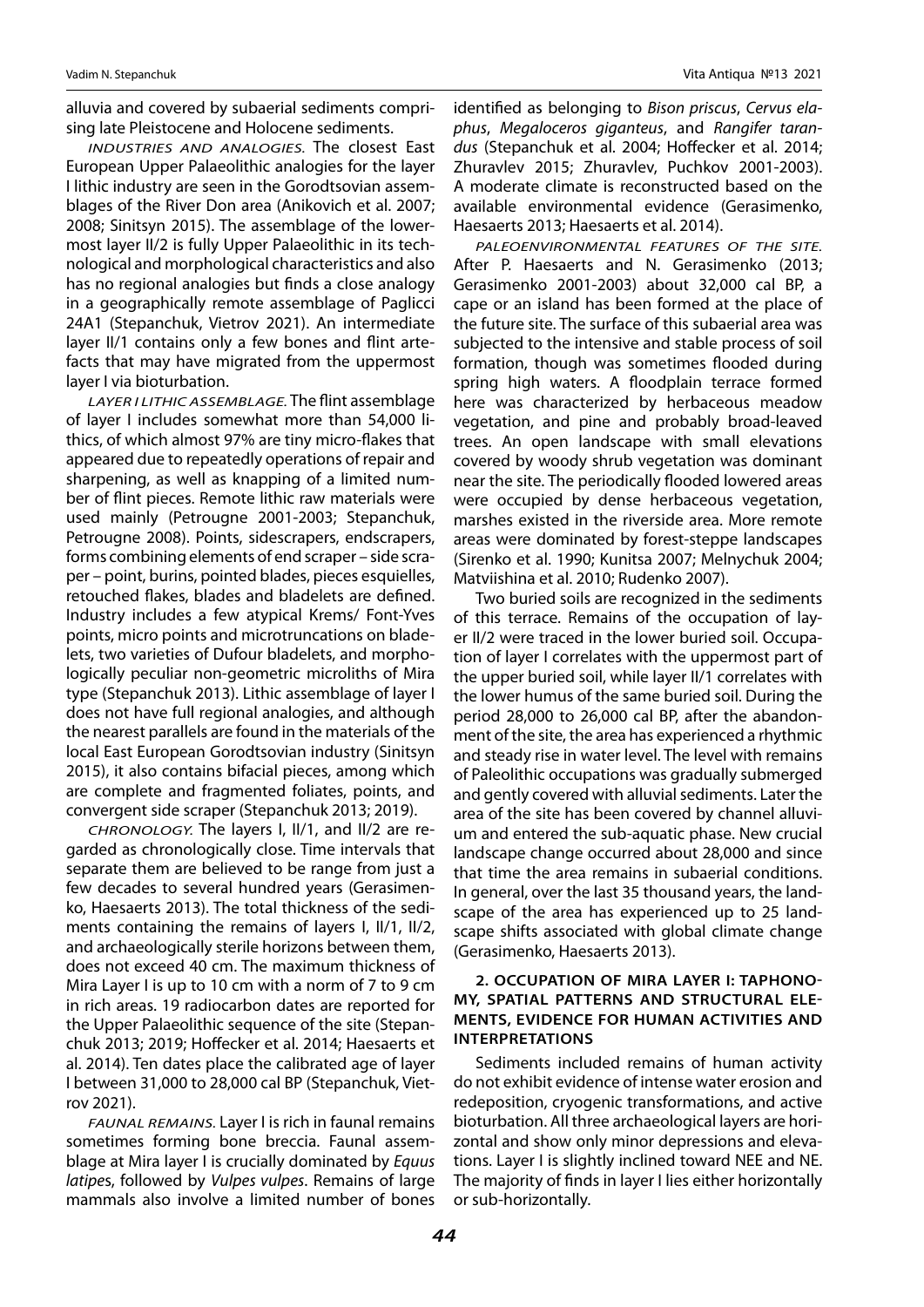Practically all flint artefacts show no signs of patina and water erosion. The strikingly high proportion of micro-flakes and debris, which is more than 97%, indicates the high level of preservation of the layer. The preservation of the pits and their boundaries is quite high. But the fauna has not survived very well, as a result of the post-accumulation history of the layer.

Different areas of layer I differ in the number of flint, stones, bones and other finds. The concentration of finds is increasing towards the southeastern segment of the excavated area (Fig. 3), while the northwestern segment provides significantly less numerous and mostly faunal residues.

The central and peripheral zones of the occupation are well recognized based on the concentration of residues. Evidence of the most intensive activities associates with squares 22 D-E and a wider zone of squares 21-23 D-E (Fig. 3). Two to three centimetres thick, the lowermost part of the culture-bearing layer on this area represents a dense mass of dark coloured sediments containing numerous sooty and ashy particles and charcoals, fragments of burned bones, small knapped flints, retouched items, faunal remains, etc.

Many features witness the principal conservation of the original spatial structure of the layer. Thus, layer I yield few groups of bones found in anatomical order. Micro clusters containing flint debris of the same type of raw materials have been observed, indicating discrete episodes of stone working. More than twenty refittings highlight the links within clusters and migration of artefacts over the site area. A special case is discovered in square 19 V a very compact, probably previously wrapped in something, the cluster of flakes and micro-flakes. Evidence of discrete activities is witnessed also by concentrations of non-siliceous lithics. For instance, more than a half of the total number of amphibolite fragments was found within the area of square 23 Zh, while a larger portion of fragments of fossilized wood was found in square 21 D. There are areas of comparative concentration of bone tools. Bone ornaments are also gravitating toward the limited area in the SE part of the excavation.

Regardless of size, bone fragments are unevenly distributed; there are areas of concentration and almost entirely free areas. The distribution of either larger or tiny bone fragments, either burnt or not, are different. Spatial distribution of remains of different animals also clearly demonstrates non-random regularities; for instance, three distinct areas dominated by horses, and areas with a high concentration of fox and reindeer bones, were identified. There are clear patterns in the spatial distribution of different parts of animals of the same species. A good instance is the different spatial position of "meaty"

(proximal limb) and "not-meaty" (distal limb) parts of a carcass of horse, bison and further not defined ungulate. More valuable for consumption parts generally gravitate to the SE of the excavated area, while less valuable parts – as well as bones in the anatomical order – concentrate to the NW segment.

It is believed that the material and patterns identified to allow for the assertion that excavations between 1997 and 2013 have partially uncovered the peripheral and central parts of a relatively long-term seasonal occupation (Stepanchuk 2005; 2013; Stepanchuk et al. 2004; Hoffecker et al. 2014).

Household pits, postholes, hearth lenses, and likely remains of burnt wooden objects were recovered in layer I. Several postholes were also recognised below layer I, at the level of layers II/1 and II/2. Postholes are close in style and location but rather different in details. In particular, their ends might be blunt or pointed, burned or not. Terminations might be pointed cone-like or pointed triangular in crosssection. Some of the stakes were fastened with casual material like bone splinters; sometimes stakes were placed in pairs. The diameter of postholes varies between 3 to 16 cm and small diameters prevail. As anthrocology analysis witnesses (Haesaerts et al. 2014), pine – either *Pinus sylvestris* or *Pinus mugo* – is the only tree species identified among the charcoal samples from the upper layer. Dendrologists state (Nikitin 1984; V.F. Rudenko pers. comm. 2004), that the trunk of pine with a diameter of only 3 cm can be from 2.4 to 3 meters long, trunk with a diameter of 5 cm can range between 4 to 5 meters long, and so on. It means the small sizes of postholes revealed in Mira cannot prevent the assumption the corresponding pine trunks were used in construction. On the other hand, the prevalence of thin trunks in construction is a possible indirect indication of the absence of thicker trees in the vicinity.

The peculiarities of the layout of postholes, patterns of distribution of various kinds of cultural remains, specific features and location of pits, hearths and other objects suggest that the southeastern part of the excavated area reveals remains of a surface dwelling structure (Stepanchuk 2004; 2013). Postholes form a rounded pattern. Layer I yields four lenses which filling was mainly composed of sooty and ashy materials and includes only a few isolated charcoals. The content of filling may indicate that the lighter material than wood, for instance, pine needles and dry grass, were used as a main fuel.

Zones of concentration of lithic tools and wastes are located as arc embracing the part of the structure that faces the present-day river (Fig. 3: 1). The back part of the mentioned rounded area created by the exterior postholes is practically devoid of lithic finds that makes a sharp contrast to the area facing the river. Most of the ornaments and fragments of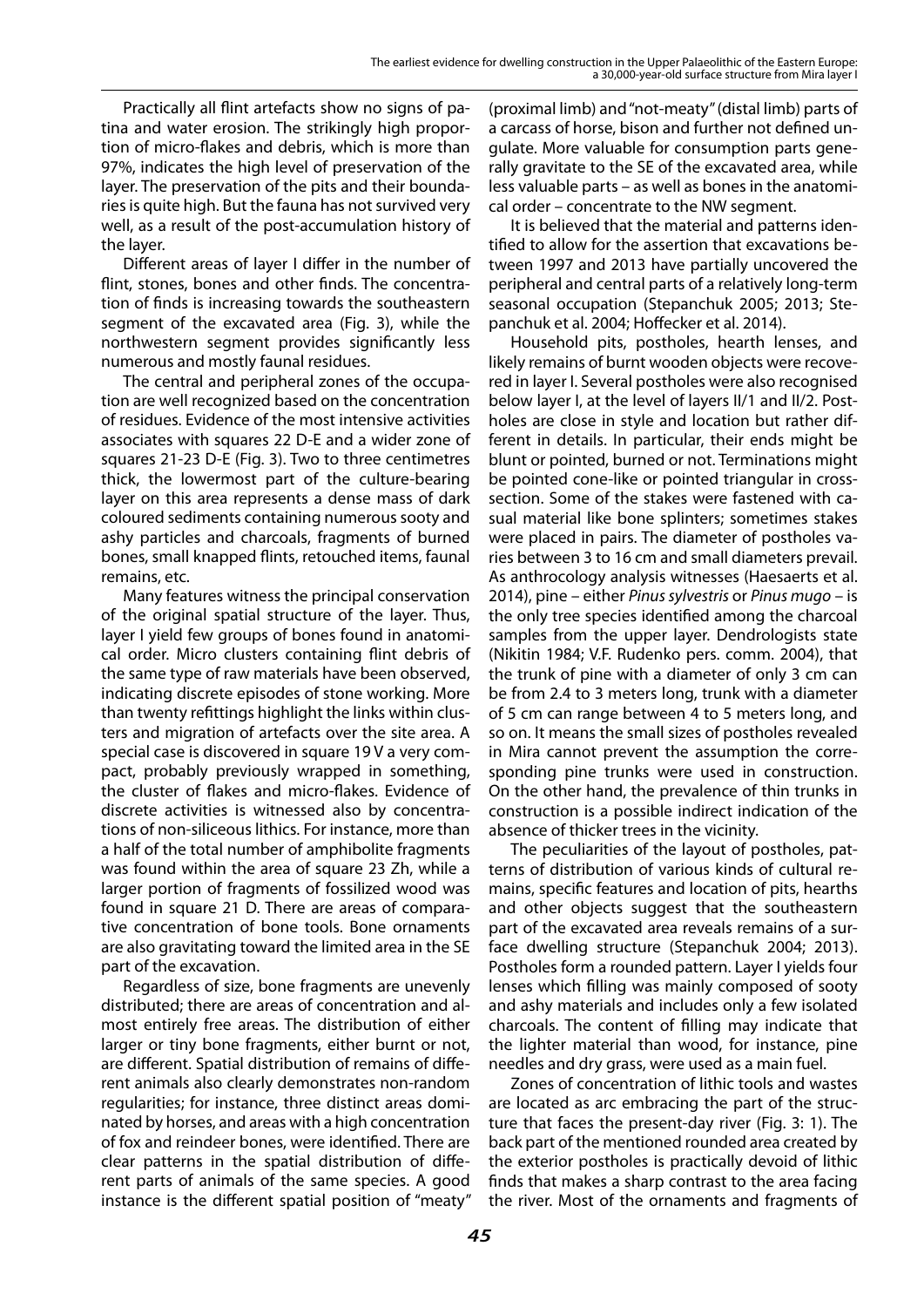engraved bone pieces found in layer I are associated with the area of the dwelling structure that faces the river (Fig. 3; 4). The only found at Mira human tooth was also recovered within the dwelling boundaries (Fig. 3:1, red diagonal cross).

Several pits were detected inside the contour of the dwelling (pits Nos. 5, 10, 14, 15, 16 and 18). The majority of them represents common household pits filled with regular remains typical for layer I, that is dark-coloured clayey sediments containing tiny pieces of charcoals, soot and ashes, small lithic and bone debris. Pit No. 10 is sharply peculiar, as its filling represents a spotty grey-greenish clayey sediment. This sediment is a direct analogy of a natural lithological matrix that includes remains of human activity at the level of layer I. As soon as this pit is located in the area where layer I is extremely rich in various remains and residues, one can suggest it was constructed before the area became a zone of intensive occupation activity. A fragment of a rib and fragments of a horse's tooth, as well as a compact group of charcoal and a flake of zeolitized tuff (Petrougne 2001-2003), were found on the bottom of the pit in its central part.

Further objects were recovered next to the construction, in the area that faced the river. Among these are sooty lenses constituting the likely evidence of temporary open smoky hearths, and a rather specific pit No. 28 that is likely an indication of a pole that has been intentionally installed and then demounted. The shape of this pit allows reconstructing the likely presence of a post with a diameter of ca. 15 cm and a depth no less than 30 cm. The post has not decayed gradually but was removed and an abrupt depression has been formed, into which the sediments contained various debris begun to slide down and a sharp inclination of a culture-bearing layer in a periphery of the pit was formed.

In the area that faced the river few large charcoals and small concentrations of sooty masses were also recovered. The location of these remains could serve as a possible indication of the direction in which either an outer fireplace or accumulation of fire wastes was located.

A dense dark-coloured layer of one to three cm thick and irregular outlines, containing a significant number of tiny fragments of burnt bone and flint was traced generally within the outer, rounded contour of dwelling and is especially rich in the part facing the river. This specific layer did not cover all the dwelling area continuously, displaying a narrow break strip in a central zone that marks the presence of some kind of barrier. We interpret this barrier, most likely presented by a piece of trunk, as a special partition dividing the outer and inner part of a dwelling. The marked difference in the saturation of sediments inside the outer circular outline by various residue makes it possible to distinguish between the likely sleeping and working areas of the dwelling. The entrance to the dwelling most likely turned towards the river (Stepanchuk 2004; 2013).

### **3. Dwelling of Mira layer I: some aspects of the construction process**

Arguments for assessment of season and duration of occupation, habitat characteristics, and specific features of economic activities are presented elsewhere (Stepanchuk et al., 2004; Matviishina 2013; Gerasymenko, Haesaerts 2013; Stepanchuk 2013; Hoffecker et al. 2014; Haesaerts et al. 2014; Zhuravlev 2015). As It is suggested, a human group had entered the site area close to the autumn. A camp for wintering has been arranged on a low cape or floodplain elevation soon after successful hunting a harem horse herd. The occupation lasted through the winter and camp was abandoned in spring.

The process of constructing a surface dwelling seems to have started with an arrangement of peculiar pit No. 10 performed on an area previously minimally used for any activity. It is also possible that the construction of this pit marked the beginning of the occupation of the site as a whole. The pit, with a diameter of about 25 cm and a depth of about 16 cm, contained a horse's rib fragment and tooth, few pieces of charcoal, and a flake of zeolitized tuff of not local origin. The finds found on the bottom of the pit, which seems to have been closed very soon after construction, principally resembles an offering of food, fire and stone tool and likely being a kind of special "construction offering", survived in some traditional cultures (Sodnompilova 2005). However, the location of the pit later appeared to be inside the dwelling was marked by a large fragment of a giant deer antler.

The next step of construction likely constituted a marking by steps the basic construction layout (for argumentation see Stepanchuk 2004). After that the structure's frame itself was erected, that is various burnt and pointed stakes were installed according to the previous markings and as a result, the central quasi-rectangular and external sub-round structural units were built.

If the central structural unit consisted of seven poles, the inner and outer units correlate asymmetrically. This in turn suggests that they could be constructed ad hoc, possibly not in parallel; the outer contour complements the inner one. In a case, the central constructive unit consisted of five poles this asymmetry is excluded, and therefore it is more likely the entire structure was erected synchronously. Finally, it may well be that large and deep pits do not necessarily correlate exclusively with the high posts. It is possible that some of these massive posts served to provide the internal arrangements of the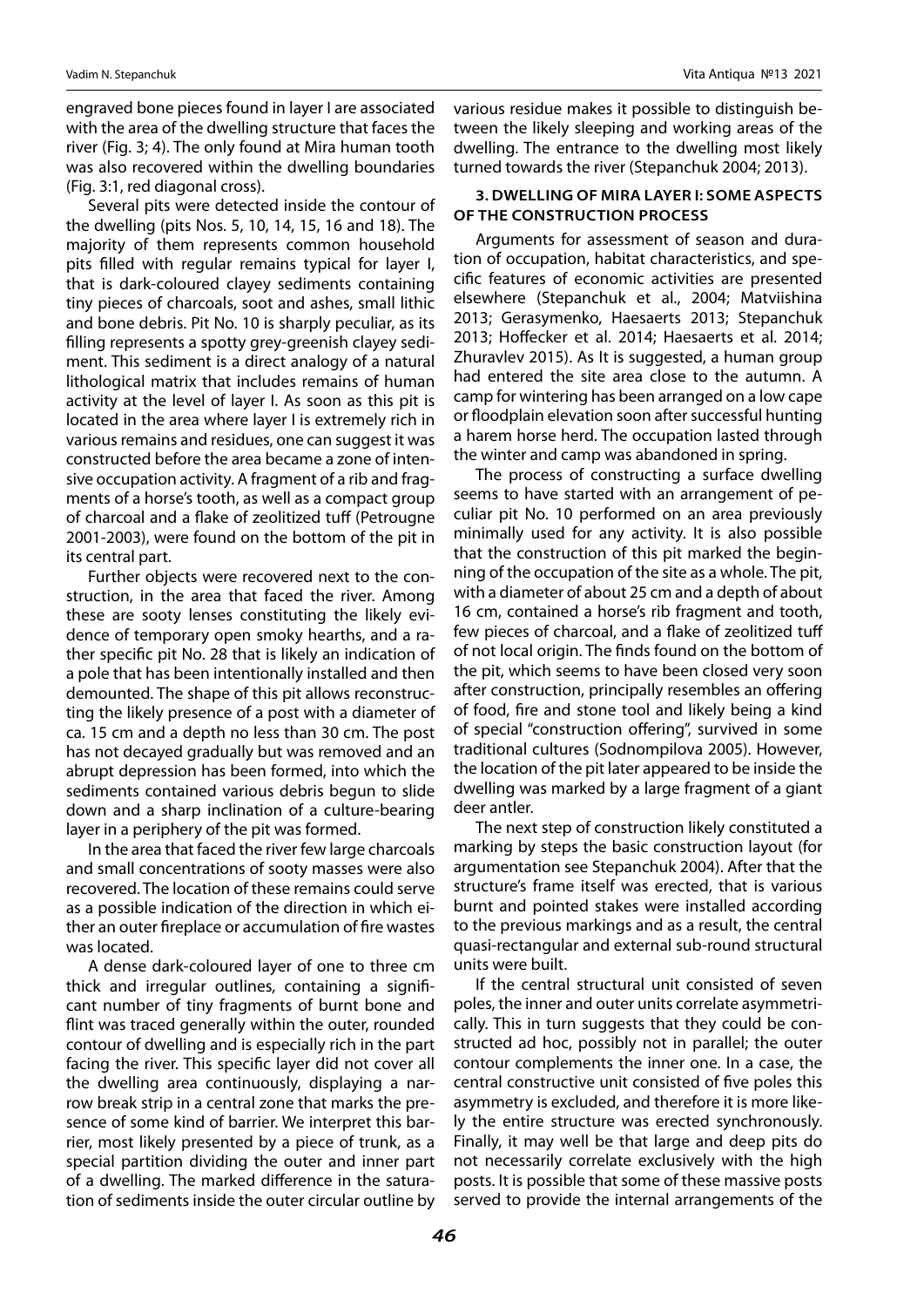dwelling, so they may have been short. This is particularly relevant in the case of pits (and hence the posts) which were situated close to the outer rounded outline of the structure. In this case, only three or four massive posts, possibly inclined slightly towards each other and presumably connected at the top by crossbars, might present a central constructive element of the structure and have provided its safety (Fig. 3: 3, 4).

It might be supposed that after finishing construction the frame was covered with a local material like skins, reeds, branches, etc. It should be stressed, however, that covering the entire surface of construction, requires 20 to 30 horse skins (Konstantinov 2001, with references), while only 10 to 15 skins were obtained during a successful horse hunt in the vicinity of the site. Probably at the moment when it became understood how the dwelling would be located, in front of it, on the right side of the entrance, a pole which is evidenced by pit No. 28, was installed. This pole was intentionally uninstalled after wintering when the site was abandoned.

A regular well visible permanent hearth was not detected in the dwelling. A possible reason is the presumed scarcity of wood in the vicinity and the use of bones as an essential component of available fuel also including light branches, grass and reed. It was argued that bone fuel is less efficient than wood fuel (Théry-Parisot et al. 2005), but in the face of wood scarcity bone use was undoubtedly reasonable. It cannot be excluded that heating the dwelling was provided by burned bones and charcoals systematically procured from an external fire and probably supplemented by the light inner fire(s), whose boundaries were not traced. On the contrary, the boundaries of the smoky fires of the warmer autumn time seem to be well traced on the outer contour of the dwelling (Fig. 3). Such hearths in due time provided the needed protection from the numerous blood-sucking insects that are very numerous in the river floodplain.

Most likely, the site and dwelling were abandoned by their inhabitants at the end of winter. In any case, there is no evidence of new productive hunting; nor is there any indication of the rebuilding or repairing of dwelling or the appearance of new objects on the inhabited area (like pits that partly destroyed earlier pits). The only traceable activity concerns the mentioned stand-alone pole that was dismounted from pit No. 28. The remaining stakes and poles were left in place, as evidenced by the pattern of spreading of the culture-bearing sediments in the immediate area around the postholes. For some time, the remains of the collapsing dwelling served as a refuge for small rodents, as witnessed by relatively numerous bone remains just in this area of excavation. Subsequently, the remains of the

occupation and dwelling were gradually covered by alluvial deposits and then submerged for a long time.

## **4. Discussion and conclusion**

Remains of dwellings have been recognised in course of excavations and post-excavation interpretations of many Upper Palaeolithic sites in Eastern Europe (Abramova 1997; Anikovich et al. 2008; Belyaeva 2002; Chubur 2011; Gavrilov 2016; Pidoplichko 1969; Rogachev 1970; Rogachev, Anikovich 1984; Sapozhnikov, Sapozhnikova 2002; Sergin 1974; 1992). They show a raw of variants, both in layout, constructive materials and elements (e.g. Boriskovsky 1958; Rogachev 1970; Sergin 1988; Chubur 2016). However, there are no direct analogies to the construction of the site of Mira among these materials. One possible reason for this is the older age of Mira layer I and therefore less complex construction of Mira dwelling. A further reason for the lack of close analogies is probably the special conservation of the site of Mira. Details that enabled the recognition of the Mira surface dwelling are usually do not survive in the context of open-air sites which for a long time remain exposed for weathering and various post-depositional transformations. The rapid albeit gentle overlapping of the settlement remains with alluvial sediments ensured that the original settlement and dwelling patterns and their elements survived well. Most of the East European Upper Palaeolithic dwellings in the region belong to the so-called bone and earth dwellings of different types (Anikovich et al. 2008; Gladkikh et al. 1984; Popov 2002; Iakovleva, Djindjian 2014; 2018; Pidoplichko 1969; 1976). The site of Mira lacks large bones or stones relevant to the construction. Layer I was inhabited by horse-hunters in an area where there was no stone, but there were pine trees and reeds which were likely used for the construction of the dwelling.

Archaeological evidence witness that poles were used as the main constructive element of Mira layer I roughly circular surface dwelling. Searching for ethnographic analogies among light carcass dwellings, in particular among dwellings of traditional Siberian peoples (Popov 1961; Arutyunov et al. 1991) show no direct analogies here either. Perhaps, effects of the inadequate level of details of the archaeological source, and also too large a chronological, respectively, the technological gap between the archaeological and ethnographic data. Nevertheless, it is possible to refer the Mira layer I dwelling to a permanent skeleton cylindrical structure of *yaranga* type, according to the classification of A.A. Popov (1961).

Should be emphasized the absence of a welltraced isolated fireplace in the dwelling of Mira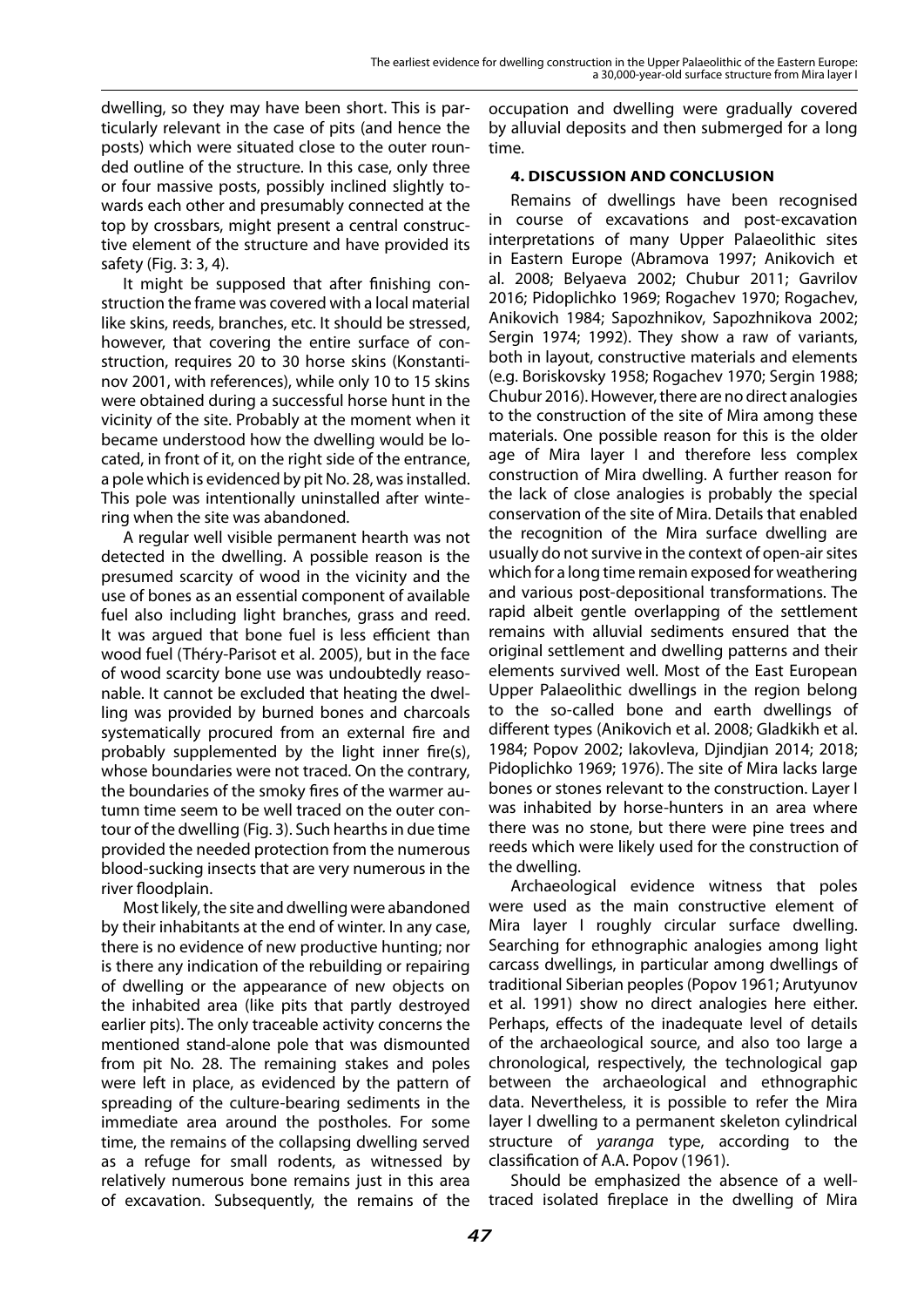that makes a clear dissonance with numerous archaeological and ethnographic evidence (Abramova 1997; Konstantinov 2001; Popov 1961; Sapozhnikov, Sapozhnikov, 2002). The probable lack of permanent fire may indicate that we may deal with a light dwelling, not intended for wintering, and the true winter dwelling is located somewhere nearby, but not revealed by excavations. However, it is more likely that the main hearth location was not identified because of the ash and soot mass, which hide it. Similar though chronologically more recent evidence is reported by archaeological and ethnographic sources (Taksami 1961; Zdanovich 1983). In this case, the hearth was, therefore, neither significantly deepened nor lined. Another possible explanation must allow for an insufficient supply of more common wood fuel; in that case, bones may have been the main fuel used. In which case it might have been more rational to use already burnt bone mass as a heater, rather than to fire fresh bone inside a dwelling.

Within the presented, irregular round in plan, with an area of about 14.5 square meters and diameter of somewhat more than 4 m., Mira layer I surface dwelling were identified 38 post holes, four smoky hearths, and several household pits. The entrance was oriented towards the river, as in many archaeological and ethnographic instances (Kulemzin, Lukina 2006; García-Diez, Vaquero 2015). A supposed not utilitarian pit containing the likely «construction offering» was revealed within the dwelling. Next to the structure, to the left of the supposed entrance, there was a pole that was intentionally removed at the end of the occupation (Fig. 5; 6). The front part of the dwelling contained more than a third of all found knapped flints, more than a half of all tools, almost all tooth pendants and engraved bone items, as well as such peculiar findings as a human tooth, broken bone needle, and fragmented amber pendant. The back part of the dwelling, likely separated from the front part by a special partition, yields almost no residues. These data suggest that there is a clear division into slipping and intense working activity areas.

A 30,000-year-old Mira layer I surface construction currently represents the oldest dwelling known in the Upper Palaeolithic of Ukraine and a broader context of the steppe zone of the East European plain.

#### **References**

- Abramova, Z.A. 1997. *Dwellings and settlements in the Paleolithic of the Russian Plain*. Vol. 3, Sankt-Peterburg, pp. 5-80. (in Russian)
- Anikovich, M.V., Anisyutkin, N.K., Vishnyatsky, L.B. 2007. Key problems of Middle-Upper Paleolithic transition in Eurasia. Proceedings of Kostenki-Borschevo archaeological expedition. Vol. 5. Sankt-Peterburg: Nestor-Istoriya. (in Russian)
- Anikovich, M.V., Popov, V.V., Platonova, N.I. 2008. *Paleolithic of Kostenki-Borschevo region in the context of Upper Paleolithic of Europe.* Sankt-Peterburg: Nestor-Istoriya. (in Russian)
- Anisyutkin, N.K. 2013. *Mousterian site Ketrosy in the context of the Middle Paleolithic of Eastern Europe*. Sankt-Peterburg: Nestor-Istoriya. (in Russian)
- Arutiunov, S.A., Vasilyev, V.I., Dzharylgasinova, R.Sh. 1991. Ancient Uralic-East Asian parallels (the case of dwelling). *Soviet etnography,* 2, pp. 28-36. (in Russian)
- Belyaeva, V.I. 2002. *Palaeolithic site of Pushkari 1 (characteristics of the cultural layer).* Sankt-Peterburg, St.Petersburg University. (in Russian)
- Boriskovsky, P.I. 1958. Study of Paleolithic dwellings in the Soviet Union. *Soviet Archeology,* 1, pp. 3-19. (in Russian)
- Chernysh, A.P., 1982. Multilayer Paleolithic site Molodova I, in: Goretskiy, G.I. and I.K. Ivanova (eds). *Molodova I. Unique Mousterian settlement in the Middle Dniester.* Moscow: Nauka. pp. 6−102. (in Russian)
- Chernysh, A.P., 1987. The standard multilayered site Molodova V. Archeology, In: Ivanova, I.K., Tzeitlin S.M., (eds.), *The multilayered Paleolithic site Molodova V. The Stone Age men and environment*. Moscow: Nauka. pp. 7–93. (in Russian)
- Chernysh, A.P. 1989. About the Mousterian dwellings and settlements. In: S.N. Bibikov (ed.) *Kamennyj vek: pamyatniki, metodika, problem.* Kiev: Naukova Dumka, pp. 72-81.
- Chernyshov, S.S. 2006. Upper Palaeolithic dwellings. A*rchaeological monuments of Eastern Europe*, 12, pp. 7-12. (in Russian) Chubur, A.A. 2011. *Palaeolithic of the Upper Dnieper region.* Saarbrücken: LAP Lambert. (in Russian)
- Chubur, A.A. 2016. The Settlement Structure in the Upper Paleolithic as a Migration Marker. Gardarika, 6(1), pp. 11-25. (in Russian)
- Demay, L., Péan, S. Patou-Mathis, M. 2012. Mammoths used as food and building resources by Neanderthals: Zooarchaeological study applied to layer 4, Molodova I (Ukraine). *Quaternary International,* 276-277, pp. 212-226.
- Gerasimenko, N.P. 2001-2003. Evolution of pedosedimentation according to the main section of the Mira site, in: Stepanchuk, V.N. et al. *Mira. New Late Pleistocene site on the Middle Dnieper (report on field research in the year 2000).*  Scientific Archive IA NANU, FE 2000/133. Kiev, pp. 42–49. (In Russian)
- Gerasimenko, N.P., Haesaerts, P. 2013. Description of the litho-pedostratigraphy of the main profile. The northern wall of the main excavation, 2000-2001 data. Addendum in: Stepanchuk, V.N. *Mira: the early Upper Palaeolithic site on the Dnieper*, *Stratum plus* 1, pp. 99–101. (in Russian)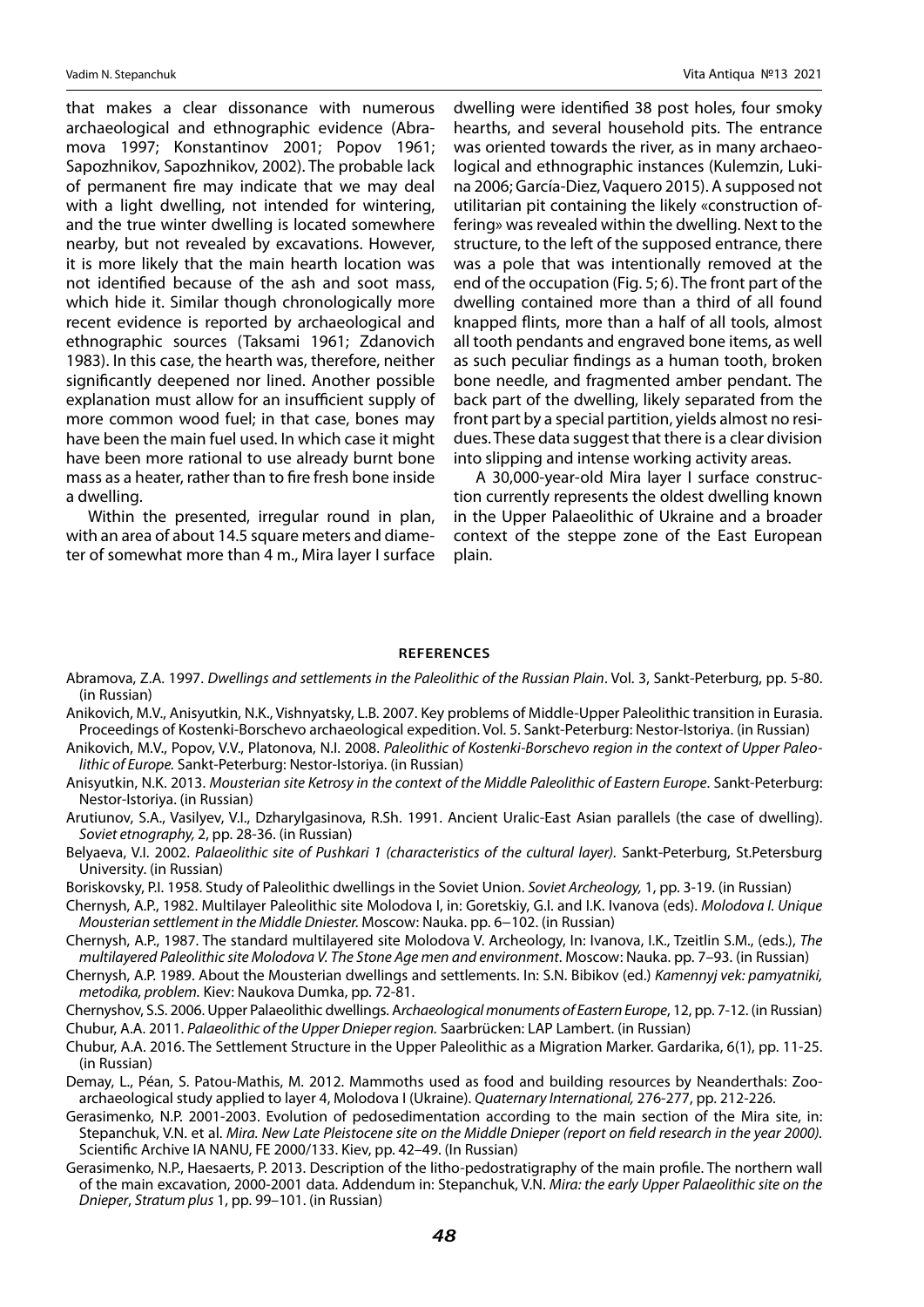- Gladkikh, M., Kornietz, N. 1979. New construction of mammoth bones in Mezhyrichi. *Visnyk AN URSR,* 9. pp. 50-54. (in Ukrainian)
- Gladkikh M.I., Kornietz N.L., Soffer O. 1984. Mammoth-Bone Dwellings on the Russian Plain, *Scientific American,* 251 (5), pp. 164-175.
- Haesaerts, P., Damblon, F., Gerasimenko, N.P., Stepanchuk, V.N., Cohen, V.Yu., Kovalyukh, N.N. 2014. Stratigraphy, paleoenvironment and chronostratigraphic background of the Mira succession (Zaporozhiye, Central Ukraine), midway between Carpathians and Don, *Études et rechereches archéologiques de l'université de Liège,* 144, pp. 33–58.
- Hoffecker, J.F., Holliday, V.T., Stepanchuk, V.N., Brugère, A., Forman, S.L., Goldberg, P., Tubolzev, O., Pisarev, I. 2014. Geoarchaeological and bioarchaeological studies at Mira, an early Upper Paleolithic site in the Lower Dnepr Valley, Ukraine. *Geoarchaeology,* 29, pp. 61–77. **doi:**[10.1002/gea.21460](https://www.doi.org/10.1002/gea.21460)
- Iakovleva, L., Djindjian, F. 2014. *Le site d'habitat à cabanes en os de mammouths de Gontsy (Ukraine). Vingtième anniversaire des fouilles à Gontsy (1993 – 2013).* Kiev : Service d'action culturelle de l'Ambassade de France en Ukraine.
- Iakovleva, L., Djindjian, F. 2018. The mammoth bone dwellings of the Upper Palaeolithic settlement of Gintsy (Ukraine): a First Synthesis. *Arheologia,* 4, pp. 86-94. (in Ukrainian)
- García-Diez, M., Vaquero, M. 2015. Looking at the Camp: Paleolithic Depiction of a Hunter-Gatherer Campsite. *PLoSONE* 10(12): e0143002. doi:10.1371/journal.pone.0143002
- Gavrilov, K. N., 2016. *Upper Paleolithic of Desna Basin. Continuity and variability in the development of material culture.* Moscow-Sankt-Peterburg: Nestor-Istoriya. (in Russian)
- Kulemzin, V.M., Lukina, N.V. 2006. *Vasyugan-Vakhov Khanty in the late 19th-early 20th centuries: ethnographic essays*. Tyumen, Mandr and Ka. (in Russian)
- Kunitsa, N.A. 2007. *Priroda Ukrainy v plejstotsene* (*Nature of Ukraine in Pleistocene*). Chernovtsy, Ruta. (in Ukrainian)

Konstantinov, A.V. 2001. *Ancient dwellings of Transbaikalia, Paleolithic, Mesolithic.* Novosibirsk: Nauka. (in Russian)

- Matviishina, Zh.M. 2013. Mira, paleopedological studies. In: Stepanchuk V.M., Matviishina, Zh.M., Ryzhov S.M., Karmazynenko, S.P. *Davnia liudyna. Paleogeografia ta arkheologia (Early man. Paleogeography and archaeology).* Kyiv: Naukova Dumka, pp. 124–133. (in Ukrainian)
- Matviishyna, Zh.N., Gerasimenko, N.P., Perederii, V.I., Bragin, A.M., Ivchenko, A.S., Karmazynenko, S.P., Nagirnyi, V.M., Parkhomenko, O.G. 2010. *Spatial and temporal correlation of paleo-geographical conditions of the Quaternary period on the territory of Ukraine*. Kyiv: Naukova dumka. (in Ukrainian)
- Melnychuk, I.V. 2004. *Paleolandscapes of Ukraine in Anthropogene.* Kyiv, Obrii. (in Ukrainian)
- Nikitin, K.E. (ed.) 1984. *Assortment tables for taxations forest on the roots*. Kiev, Urozhai. (in Russian)
- Petrougne, V. F., 2001–2003. Petrographic data, in: Stepanchuk, V.N. et al. *Mira. New Late Pleistocene site on the Middle Dnieper (report on field research in the year 2000).* Scientific Archive IA NANU, FE 2000/133. Kiev, pp. 211–212. (In Russian)
- Pidoplichko, I.G. 1969. *Late Paleolithic dwellings of mammoth bones in Ukraine*. Kiev: Naukova Dumka. (in Russian)
- Pidoplichko, I.G. 1976. *Mezhirich dwellings of mammoth bones*. Kiev: Naukova Dumka. (in Russian)
- Popov, A.A. 1961. Dwelling. In: M. G. Levin, L. P. Potapov (eds.) *Istoriko-etnograficheskii atlas Sibiri*. Moskva-Leningrad: Izdatel'stvo AN SSSR, pp. 131-226. (in Russian)
- Popov, V.V. 2002. Dwelling of the Anosov-Mezin type at the Kostenki 11 site. A*rchaeological monuments of Eastern Europe*, 9, pp. 4-11 (in Russian)
- Rogachev, A.N. 1970. Paleolithic dwellings and settlements in Eastern Europe. In: A.A. Formozov (ed.) *Kamennyj vek na territorii SSSR*. Moskva: Nauka, pp. 64-77. (in Russian)
- Rogachev, A.N., Anikovich, M.V. 1984. Late Paleolithic of the Russian Plain and Crimea. In: P.I. Boriskovskii (ed.) *Paleolit SSSR.* Moskva: Nauka, pp. 162-271. (In Russian)
- Rudenko, L.G., (ed.) 2007. *National Atlas of Ukraine*. Kyiv: DNVP «Kartografiya». (in Ukrainian)
- Sapozhnikov, І.V., Sapozhnikova, G.V. 2002. Late Paleolithic household and housing complexes of the steppe Ukraine. *Kamiana Doba Ukrainy,* 1, pp. 82–95. (in Ukrainian)
- Sergin, V.Ya. 1974. *Palaeolithic dwellings of the European part of the USSR.* Moskva. (in Russian)
- Sergin, V.Ya. 1988. Classification of Paleolithic settlements with dwellings on the territory of the USSR. *Soviet Archaeology,* 3. pp. 5-20. (in Russian)
- Sergin, V.Ya. 1992. *Palaeolithic settlements of the European part of the USSR, sites with a residential arrangement*. Moskva. (in Russian)
- Shydlovskyi, P.S., Tsvirkun, O.I., Péan, S., Chymyrys, M.V., Mamchur B.V. 2019. New study of fourth dwelling from Mezhyrich Upper Palaeolithic campsite: The results of international Summer School Activity. *Vita Antiqua,* 11, pp. 92-115. **doi:**[10.37098/VA-2019-11-92-115](https://www.doi.org/10.37098/VA-2019-11-92-115)
- Sinitsyn, A.A., 2015. Perspectives on the Palaeolithic of Eurasia: Kostenki and related sites. In: Sanz, N. (Ed.). *Human Origin Sites and the World Heritage Convention in Eurasia (HEADS 4)* 1, 163–89. UNESCO, Paris, Mexico City.
- Sirenko, S.A., Mel'nichuk, I.V., Turlo, S.I. 1990. Development of researches and reconstruction of Anthropogenic Paleolandscapes in Ukraine. In: A.M Marinich and M.M. Palamarchuk (eds.) *Razvitie geograficheskoj nauki v Ukrainskoi SSR*, Kiev, Naukova Dumka, pp. 50–63. (in Russian)
- Sodnompilova, M.M. 2005. *The semantics of dwelling in traditional Buryat culture.* Irkutsk: Irkutsk Interregional Institute of Social Sciences. (in Russian)
- Stepanchuk, V.M. 2004. Dwelling structure at the site of Mira. *Arheologiya,* 2, pp. 79–89. (in Ukrainian)
- Stepanchuk, V.N. 2005. The archaic to true Upper Paleolithic interface: the case of Mira in the Middle Dnieper area. *Eurasian Prehistory,* 3(1), pp. 23–41.<https://www.researchgate.net/publication/235996450>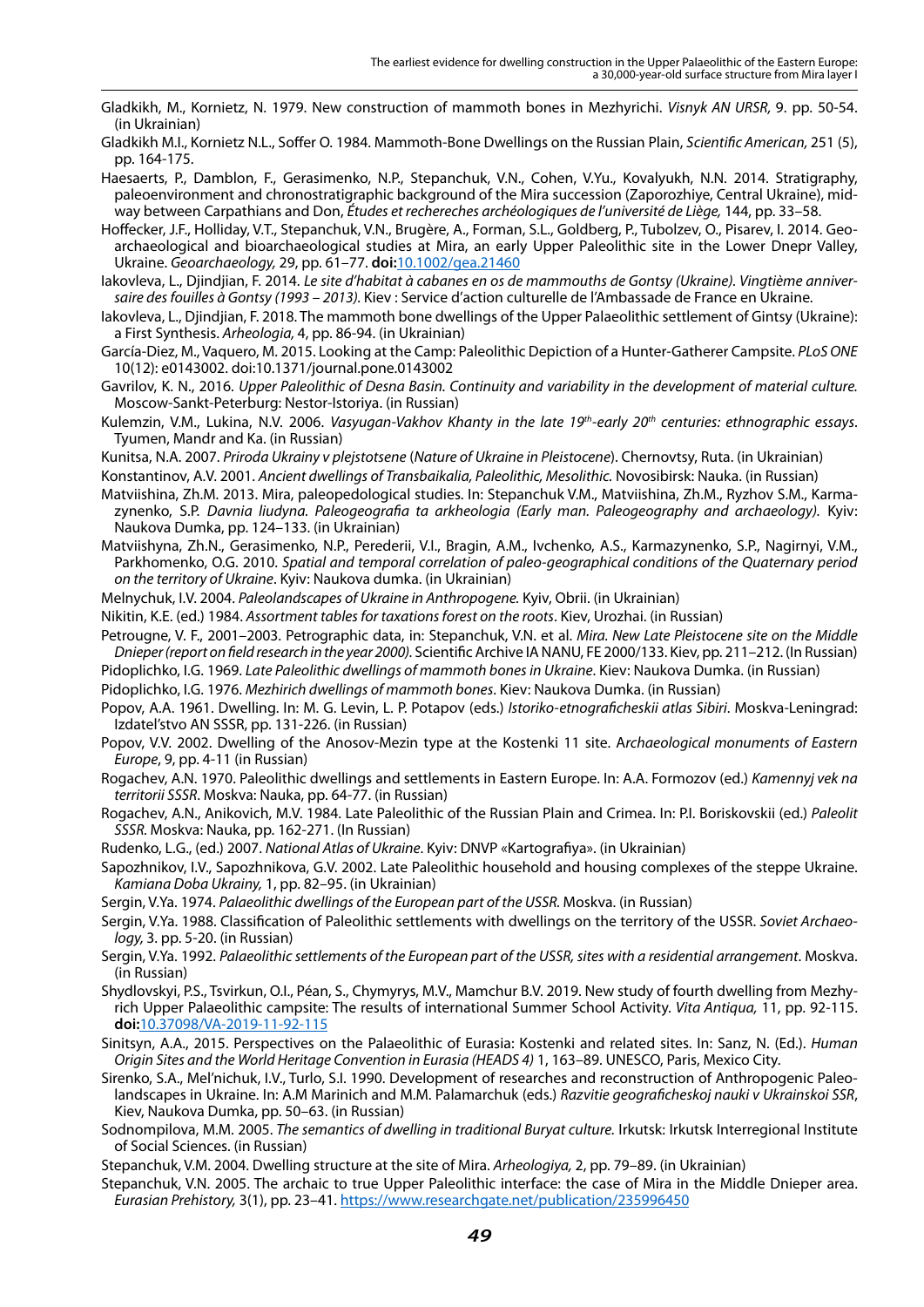- Stepanchuk, V.N. 2013. *Mira: the early Upper Palaeolithic site on Dnieper*, *Stratum plus*, 1, 15–110. (in Russian) <https://journals.indexcopernicus.com/search/article?articleId=1450964>
- Stepanchuk, V.N. 2019. Bifacial products of the upper layer of the site of Mira in the Dnieper region: the context, techno-morphological features, and current interpretations. *Prehistoric Archaeology: Journal of Interdisciplinary Studies*, 2, pp. 5-34. (in Russian) **doi:**[10.31600/2658-3925-2019-2-5-34](https://www.doi.org/10.31600/2658-3925-2019-2-5-34)
- Stepanchuk, V. 2020. Studying the Lower and Middle Palaeolithic of Ukraine: main trends, discussions and results, in: M. Lilly, I. Potekhina, C. E. Budd (eds.), *Prehistoric Ukraine. From the first hunters to the first farmers*, Oxford & Philadelphia, pp. 7–61.
- Stepanchuk, V.M., Cohen, V.Yu., Gerasimenko, N.P., Damblon, F., Haezaerts, P., Zhuravlyov, O.P., Kovalyuh, M.M., Petrougne, V.F., Plіcht, J., Puchkov, P.V., Rekovets, L.І., Turner II, C.G. 2004. The multilayered open-air site of Mira in the Middle Dnieper area: the main results of the 2000 field campaign. *Kamiana Doba Ukrainy,* 5, pp. 62–98. (in Ukrainian)
- Stepanchuk, V., Petrоugne, V., 2008. Stone raw materials of the site of Mira on the Middle Dnieper: variability and possible origin. *Arkheologicheskiy almanakh* 19, 75 – 86. (in Russian)
- Stepanchuk, V.N., Vietrov, D.O. 2021. Paglicci 24A1 and Mira II/2: Episode at the transition between the Early and Middle UP. *Quaternary International* 587, pp. 277-290. **doi:**[10.1016/j.quaint.2021.02.020](https://www.doi.org/10.1016/j.quaint.2021.02.020)
- Taksami, Ch.M. 1961. Settlements, dwellings and household constructions of the Nivkhs on the Amur River and the western coast of Sakhalin Island (mid 19th – early 20th centuries). *Siberian ethnographic collection*, III. Moskva-Leningrad: USSR Academy of Sciences, 1961. pp.98-166. (in Russian)
- Théry-Parisot, I., Costamagno, S., Brugal, J.P., Guilbert, R., 2005. The use of bone as fuel during the Palaeolithic, experimental study of bone combustible properties. In: Mulville, J., Outram, A.K. (eds.), The Zooarchaeology of Fats, Oils, Milk and Dairying, Oxbow Books, Oxford, pp. 50-59.<https://www.researchgate.net/publication/260283715>
- Zdanovich, S.Ya. 1983. Settlements and dwellings of Sargara culture, in: Pshenichnyuk, A.Kh, Ivanov, V.A. (eds.) S*ettlements and dwellings of ancient tribes of the Southern Urals*. Ufa: BFAN USSR, pp. 59-76. (in Russian)
- Zhuravlev, O.P. 2015. *The Osteological Materials from the Paleolithic Localities of the Lower Dnieper region and Crimea*. Kiev: Oleg Filiuk Press. (in Russian).
- Zhuravlev, O.P., Puchkov P.V. 2001-2003. Bone remains from the Palaeolithic site of Mira, in: Stepanchuk, V.N. et al. *Mira. New Late Pleistocene site on the Middle Dnieper (report on field research in the year 2000).* Scientific Archive IA NANU, FE 2000/133. Kiev, pp. 198–201. (In Russian)

**Степанчук Вадим Миколайович1**

**<sup>1</sup>** д.і.н., провідний науковий співробітник Інституту археології НАН України, **адреса:** просп. Героїв Сталінграда 12, Київ, 04210, Україна **ORCID:** [0000-0002-5476-2284](https://orcid.org/0000-0002-5476-2284) **e-mail:** [vadimstepanchuk@iananu.org.ua](mailto:vadimstepanchuk%40iananu.org.ua?subject=)

### **Найдавніше свідоцтво спорудження жител в верхньому палеоліті Східної Європи: наземна конструкція з I шару стоянки Міра віком 30 000 років тому**

Перші свідоцтва про будівництво штучних притулків або жител в Східній Європі, що відносяться до пізнього етапу середнього палеоліту, були виявлені на багатошарових стоянках в західній частині географічного ареалу. Натомість рештки жител верхньопалеолітичого часу є повсюдно поширеними. Широко відомою яскравою особливістю східноєвропейського верхнього палеоліту є житла, побудовані з кісток мамонта. Наразі датування більшості східноєвропейських верхньопалеолітичних жител не виходить за хронологічні межі 12-17 тисяч років тому.

На стоянці Міра були виявлені залишки значно більш давнього житла. Стоянка Міра знаходиться в середній частині долини р. Дніпро. Рештки поселення добре збереглися і залягають на глибині близько 13 м від сучасної поверхні. Стратиграфічна колонка відкладів, що перекриває рештки поселення, охоплює суттєвий відтинок верхнього плейстоцену та голоцену. В нижній частині відклади містять три шари з археологічними знахідками, затиснені між двома піщаними тілами дніпровського алювію. Найбагатший верхній, І, шар являє собою рештки сезонного осінньо-зимового поселення, розташованого поблизу місця успішного полювання на гаремний табун плейстоценових коней. У південно-східній частині розкопу в шарі I виявлено кілька ймовірно неутилітарних та господарських ям, зачну кількість ямок від стовпів і кілочків, а також вогнища, зольники, скупчення кісток та кремневих артефактів і т.ін. Мікростратиграфічні особливості ділянки і закономірності просторового поширення різних категорій решток дозволяють розпізнати тут залишки наземного житла. Житло мало в плані неправильну округлу форму, діаметром дещо більше 4 м, зі входом орієнтованим до річки, площею близько 14,5 м<sup>2</sup>. За особливостями конструкції житло можна віднести до постійних каркасних циліндричних споруд типу яранги. Радіовуглецевий вік шару I визначено в діапазоні від 31 000 до 28 000 каліброваних радіовуглецевих років тому, оттже конструкція шару I стоянки Міра на сьогодні є хронологічно найдавнішим верхньопалеолітичним житлом, дослідженим в степовій зоні Східної Європи.

*Ключові слова*: верхній палеоліт, наземне житло, Східна Європа.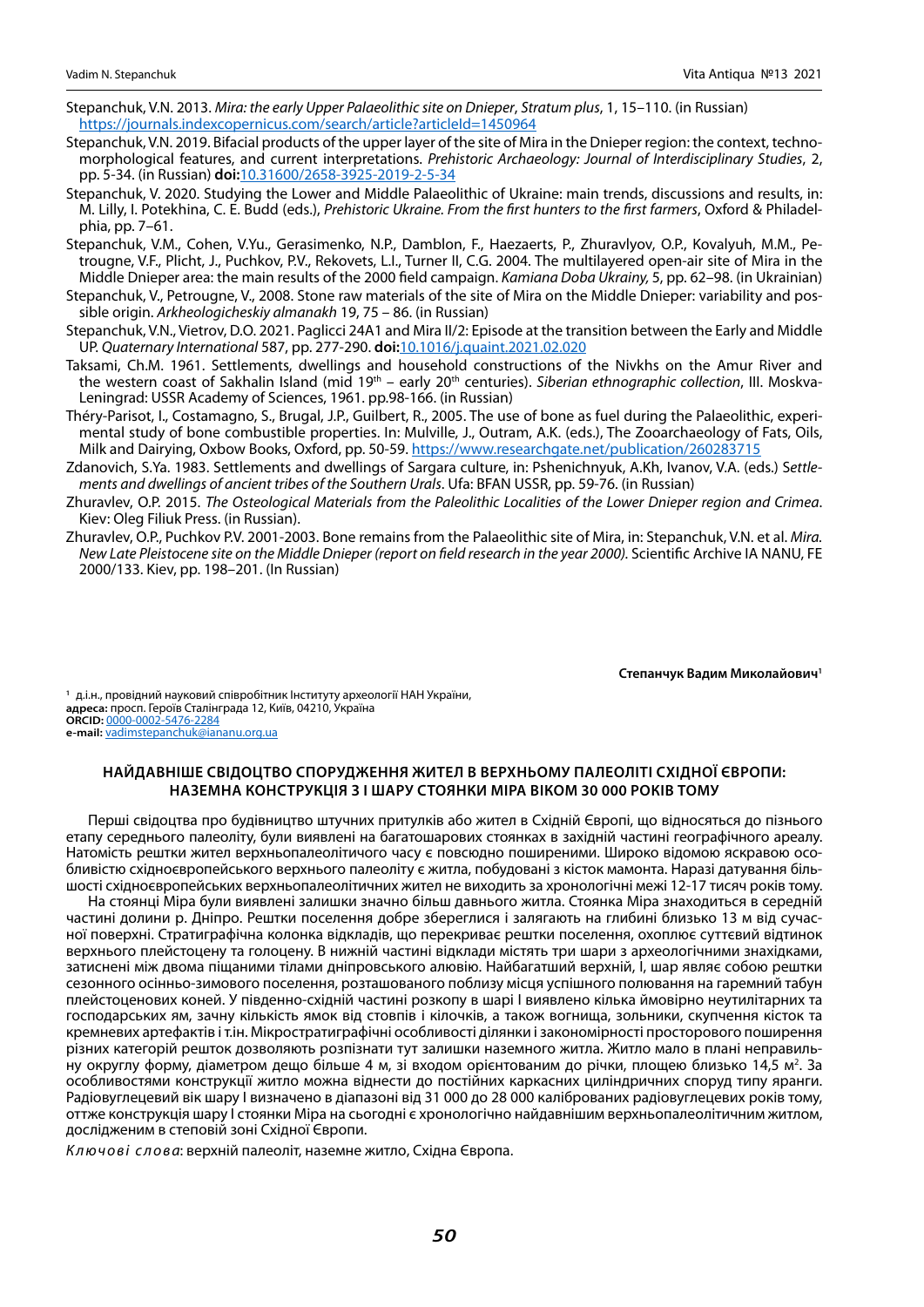The earliest evidence for dwelling construction in the Upper Palaeolithic of the Eastern Europe: a 30,000-year-old surface structure from Mira layer I



**Fig. 1.** Localization of the site of Mira. **Рис. 1.** Розташування стоянки Міра.



**Fig. 2.** Mira, excavations of 1997-2012. The general plan of finds of layer I. Key: 1 – border of amateur excavations of 1995-1996, 2 – objects (pits, postholes, hearths), 3 – border of an area rich in tiny charcoals and ash, 4 – bones, 5 – lithics, 6 – wood charcoals; graphic symbols for the area of amateur excavations 1995-1996: 7 – concentration of small flakes, 8 – big bones, 9 – burned bones, 10 – bifacial tool and large flake tools, 11 – stone, 12 – petrified wood.

**Рис. 2.** Міра, розкопки 1997-2012 рр. Загальний план знахідок шару I. Ключ: 1 – межа аматорських розкопок 1995-1996 років, 2 – об'єкти (ями, ямки, вогнища), 3 – межа ділянки, багатої на дрібні вуглики та золу, 4 – кістки, 5 – камяні вироби, 6 – деревне вугілля; графічні позначення для ділянки аматорських розкопок 1995-1996 років: 7 – скупчення дрібних лусочок, 8 – великі кістки, 9 – обпалені кістки, 10 – двобічні знаряддя і великі знаряддя на сколах, 11 – камінь, 12 – скам'яніле дерево.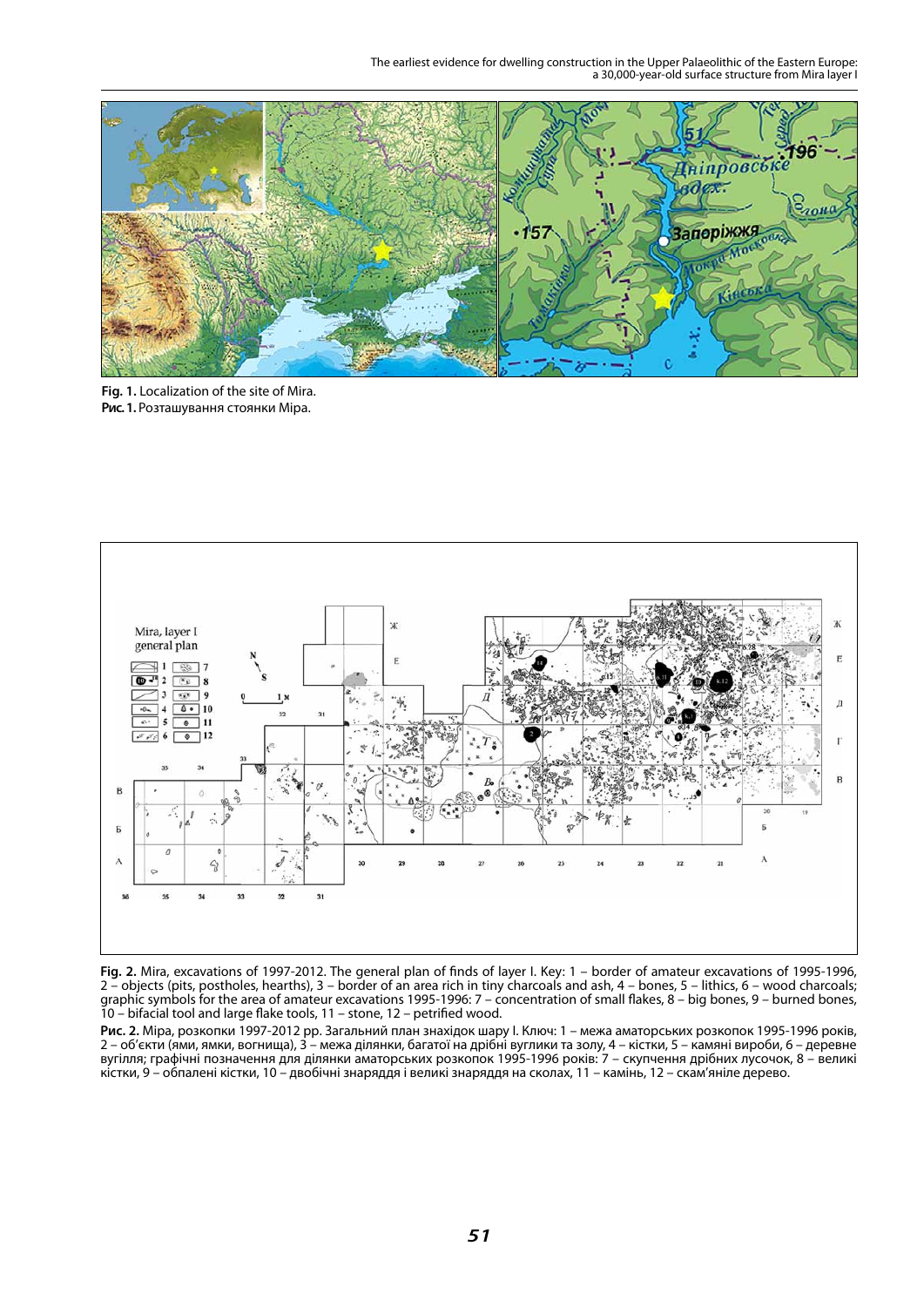

**Fig. 3.** Mira, construction of layer I. 1. The outer contour of construction against a background of flint artefacts frequency, with the position of hearths (grey), pits (light green), pierced carnivore teeth, art objects, bone tools (yellow spots), and human tooth (red diagonal cross). 2. Same, with the position of the dense mass, intensively stained with sooty and ashy particles and charcoals. 3. Same, with the presentation of the central three-pole constructive unit (red lines). 4. Same, with the position of a possible threshold (brown line).

**Рис. 3.** Міра, конструкція шару I. 1. Зовнішній контур споруди на тлі кількості крем'яних артефактів, з розташуванням вогнищ (сірим), ям (світло-зеленим), просвердлених зубів хижаків, предметів мистецтва, кістяних знарядь (жовті цятки) і зуба людини (червоний діагональний хрест). 2. Те ж, з позаченням розташування щільної маси, інтенсивно забарвленої сажистими і попеловимм частками і вугіллям. 3. Те ж, з позначенням центрального триполюсного конструктивного вузла (червоні лінії). 4. Те ж, з позначенням вірогідного порога (коричнева лінія).



**Fig. 4.** Mira, finds from the dwelling construction of layer I. 1 – a fragment of a human tooth, 2-4 – articular and tubular bone fragments with engravings, 5 – amber pendant, 6 – a fragment of an eyed needle or a bead, 7 – needle fragment, 8-10 – pendants made of perforated teeth of small predators.

**Рис. 4.** Міра, знахідки з житлової конструкції шару I. 1 – фрагмент зуба людини, 2-4 – фрагменти суглобних і трубчастих кісток з гравіюванням, 5 – бурштинова підвіска, 6 – фрагмент вушка голки або намистини, 7 – фрагмент голки, 8-10 – підвіски з пер-<br>форованих зубів дрібних хижаків.